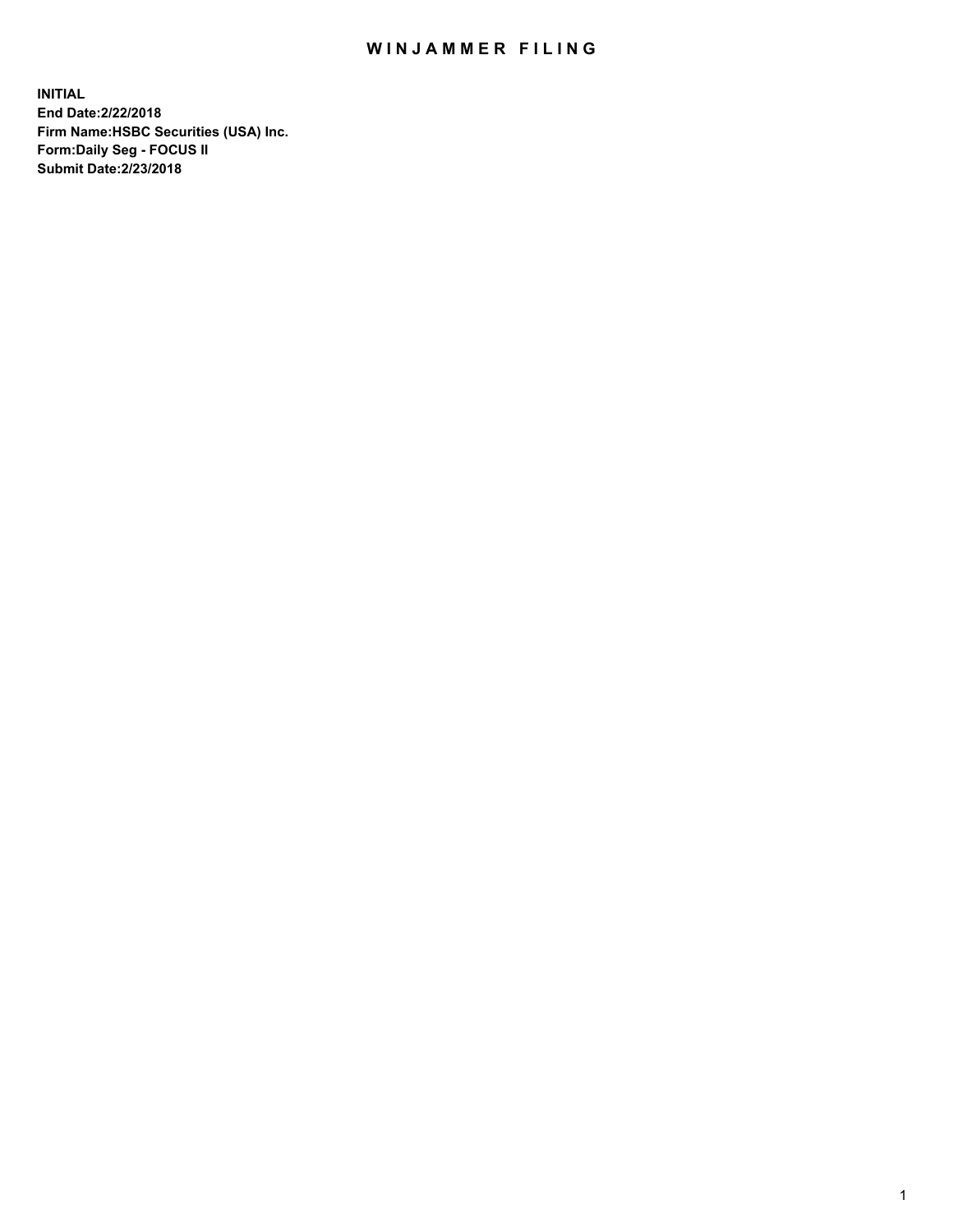## **INITIAL End Date:2/22/2018 Firm Name:HSBC Securities (USA) Inc. Form:Daily Seg - FOCUS II Submit Date:2/23/2018 Daily Segregation - Cover Page**

| Name of Company<br><b>Contact Name</b><br><b>Contact Phone Number</b><br><b>Contact Email Address</b>                                                                                                                                                                                                                         | <b>HSBC Securities (USA) Inc.</b><br><b>Michael Vacca</b><br>212-525-7951<br>michael.vacca@us.hsbc.com |
|-------------------------------------------------------------------------------------------------------------------------------------------------------------------------------------------------------------------------------------------------------------------------------------------------------------------------------|--------------------------------------------------------------------------------------------------------|
| FCM's Customer Segregated Funds Residual Interest Target (choose one):<br>a. Minimum dollar amount: ; or<br>b. Minimum percentage of customer segregated funds required:%; or<br>c. Dollar amount range between: and; or<br>d. Percentage range of customer segregated funds required between: % and %.                       | 98,000,000<br><u>0</u><br><u>00</u><br><u>00</u>                                                       |
| FCM's Customer Secured Amount Funds Residual Interest Target (choose one):<br>a. Minimum dollar amount: ; or<br>b. Minimum percentage of customer secured funds required:%; or<br>c. Dollar amount range between: and; or<br>d. Percentage range of customer secured funds required between: % and %.                         | 25,000,000<br><u>0</u><br><u>00</u><br>00                                                              |
| FCM's Cleared Swaps Customer Collateral Residual Interest Target (choose one):<br>a. Minimum dollar amount: ; or<br>b. Minimum percentage of cleared swaps customer collateral required:%; or<br>c. Dollar amount range between: and; or<br>d. Percentage range of cleared swaps customer collateral required between:% and%. | 122,000,000<br><u>0</u><br><u>00</u><br><u>00</u>                                                      |

Attach supporting documents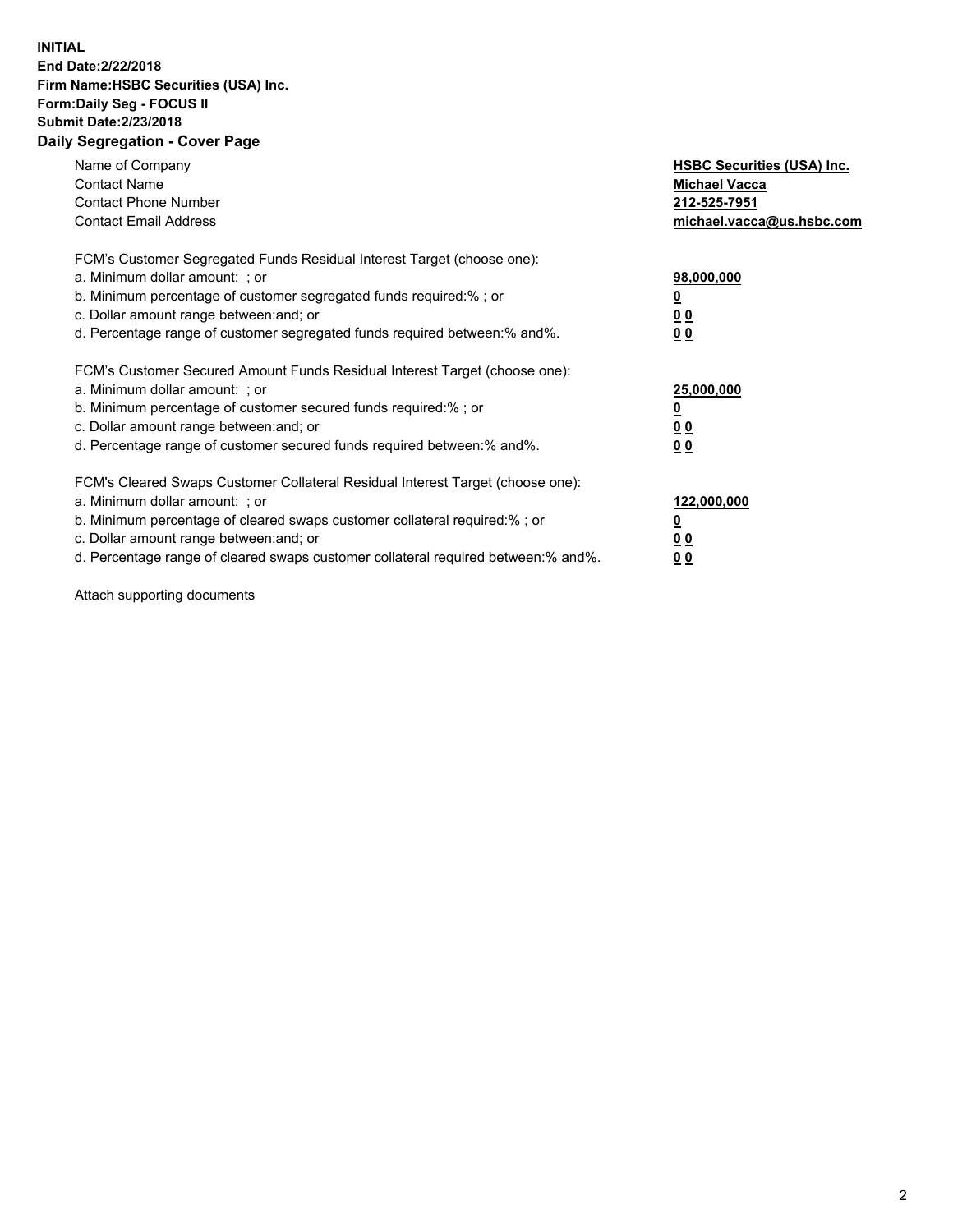**INITIAL End Date:2/22/2018 Firm Name:HSBC Securities (USA) Inc. Form:Daily Seg - FOCUS II Submit Date:2/23/2018 Daily Segregation - Secured Amounts**

Foreign Futures and Foreign Options Secured Amounts Amount required to be set aside pursuant to law, rule or regulation of a foreign government or a rule of a self-regulatory organization authorized thereunder **0** [7305] 1. Net ledger balance - Foreign Futures and Foreign Option Trading - All Customers A. Cash **10,707,917** [7315] B. Securities (at market) **95,989,212** [7317] 2. Net unrealized profit (loss) in open futures contracts traded on a foreign board of trade **21,208,579** [7325] 3. Exchange traded options a. Market value of open option contracts purchased on a foreign board of trade **0** [7335] b. Market value of open contracts granted (sold) on a foreign board of trade **0** [7337] 4. Net equity (deficit) (add lines 1. 2. and 3.) **127,905,708** [7345] 5. Account liquidating to a deficit and account with a debit balances - gross amount **1,621,928** [7351] Less: amount offset by customer owned securities **-1,620,613** [7352] **1,315** [7354] 6. Amount required to be set aside as the secured amount - Net Liquidating Equity Method (add lines 4 and 5) **127,907,023** [7355] 7. Greater of amount required to be set aside pursuant to foreign jurisdiction (above) or line 6. **127,907,023** [7360] FUNDS DEPOSITED IN SEPARATE REGULATION 30.7 ACCOUNTS 1. Cash in banks A. Banks located in the United States **46,847,699** [7500] B. Other banks qualified under Regulation 30.7 **0** [7520] **46,847,699** [7530] 2. Securities A. In safekeeping with banks located in the United States **33,432,512** [7540] B. In safekeeping with other banks qualified under Regulation 30.7 **0** [7560] **33,432,512** [7570] 3. Equities with registered futures commission merchants A. Cash **0** [7580] B. Securities **0** [7590] C. Unrealized gain (loss) on open futures contracts **0** [7600] D. Value of long option contracts **0** [7610] E. Value of short option contracts **0** [7615] **0** [7620] 4. Amounts held by clearing organizations of foreign boards of trade A. Cash **0** [7640] B. Securities **0** [7650] C. Amount due to (from) clearing organization - daily variation **0** [7660] D. Value of long option contracts **0** [7670] E. Value of short option contracts **0** [7675] **0** [7680] 5. Amounts held by members of foreign boards of trade A. Cash **3,831,586** [7700] B. Securities **62,556,700** [7710] C. Unrealized gain (loss) on open futures contracts **21,208,579** [7720] D. Value of long option contracts **0** [7730] E. Value of short option contracts **0** [7735] **87,596,865** [7740] 6. Amounts with other depositories designated by a foreign board of trade **0** [7760] 7. Segregated funds on hand **0** [7765] 8. Total funds in separate section 30.7 accounts **167,877,076** [7770] 9. Excess (deficiency) Set Aside for Secured Amount (subtract line 7 Secured Statement Page 1 from Line 8) **39,970,053** [7380] 10. Management Target Amount for Excess funds in separate section 30.7 accounts **25,000,000** [7780] 11. Excess (deficiency) funds in separate 30.7 accounts over (under) Management Target **14,970,053** [7785]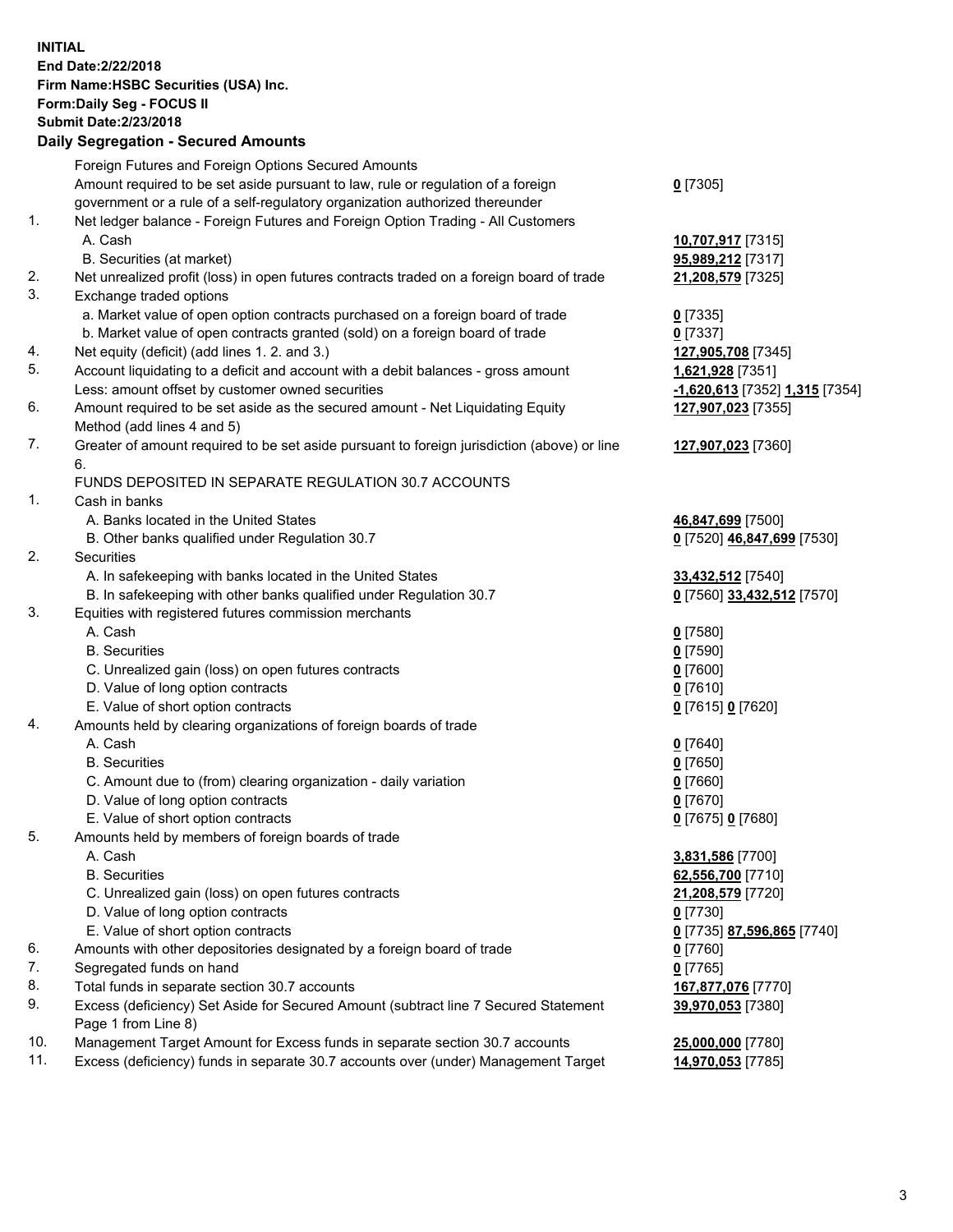| <b>INITIAL</b> | End Date: 2/22/2018<br>Firm Name: HSBC Securities (USA) Inc.<br>Form: Daily Seg - FOCUS II<br><b>Submit Date: 2/23/2018</b><br><b>Daily Segregation - Segregation Statement</b> |                                           |
|----------------|---------------------------------------------------------------------------------------------------------------------------------------------------------------------------------|-------------------------------------------|
|                | SEGREGATION REQUIREMENTS(Section 4d(2) of the CEAct)                                                                                                                            |                                           |
| 1.             | Net ledger balance                                                                                                                                                              |                                           |
|                | A. Cash                                                                                                                                                                         | -25,100,977 [7010]                        |
|                | B. Securities (at market)                                                                                                                                                       | 1,148,220,808 [7020]                      |
| 2.             | Net unrealized profit (loss) in open futures contracts traded on a contract market                                                                                              | 387,409,355 [7030]                        |
| 3.             | Exchange traded options                                                                                                                                                         |                                           |
|                | A. Add market value of open option contracts purchased on a contract market                                                                                                     | 184,592,159 [7032]                        |
|                | B. Deduct market value of open option contracts granted (sold) on a contract market                                                                                             | -18,350,324 [7033]                        |
| 4.             | Net equity (deficit) (add lines 1, 2 and 3)                                                                                                                                     | 1,676,771,021 [7040]                      |
| 5.             | Accounts liquidating to a deficit and accounts with                                                                                                                             |                                           |
|                | debit balances - gross amount                                                                                                                                                   | 6,223,026 [7045]                          |
|                | Less: amount offset by customer securities                                                                                                                                      | -6,223,026 [7047] 0 [7050]                |
| 6.             | Amount required to be segregated (add lines 4 and 5)                                                                                                                            | 1,676,771,021 [7060]                      |
|                | FUNDS IN SEGREGATED ACCOUNTS                                                                                                                                                    |                                           |
| 7.             | Deposited in segregated funds bank accounts                                                                                                                                     |                                           |
|                | A. Cash                                                                                                                                                                         | 37,820,143 [7070]                         |
|                | B. Securities representing investments of customers' funds (at market)                                                                                                          | $0$ [7080]                                |
|                | C. Securities held for particular customers or option customers in lieu of cash (at<br>market)                                                                                  | 170,477,926 [7090]                        |
| 8.             | Margins on deposit with derivatives clearing organizations of contract markets                                                                                                  |                                           |
|                | A. Cash                                                                                                                                                                         | 472,447,454 [7100]                        |
|                | B. Securities representing investments of customers' funds (at market)                                                                                                          | $0$ [7110]                                |
|                | C. Securities held for particular customers or option customers in lieu of cash (at<br>market)                                                                                  | 961,713,872 [7120]                        |
| 9.             | Net settlement from (to) derivatives clearing organizations of contract markets                                                                                                 | 49,270,501 [7130]                         |
| 10.            | Exchange traded options                                                                                                                                                         |                                           |
|                | A. Value of open long option contracts                                                                                                                                          | 184,592,159 [7132]                        |
|                | B. Value of open short option contracts                                                                                                                                         | -18,350,324 [7133]                        |
| 11.            | Net equities with other FCMs                                                                                                                                                    |                                           |
|                | A. Net liquidating equity                                                                                                                                                       | 11,408,583 [7140]                         |
|                | B. Securities representing investments of customers' funds (at market)                                                                                                          | $0$ [7160]                                |
|                | C. Securities held for particular customers or option customers in lieu of cash (at                                                                                             | <u>0</u> [7170]                           |
| 12.            | market)                                                                                                                                                                         |                                           |
| 13.            | Segregated funds on hand<br>Total amount in segregation (add lines 7 through 12)                                                                                                | 16,029,010 [7150]<br>1,786,868,322 [7180] |
| 14.            | Excess (deficiency) funds in segregation (subtract line 6 from line 13)                                                                                                         | 110,097,301 [7190]                        |
| 15.            | Management Target Amount for Excess funds in segregation                                                                                                                        | 98,000,000 [7194]                         |
|                |                                                                                                                                                                                 |                                           |

16. Excess (deficiency) funds in segregation over (under) Management Target Amount Excess

**12,097,301** [7198]